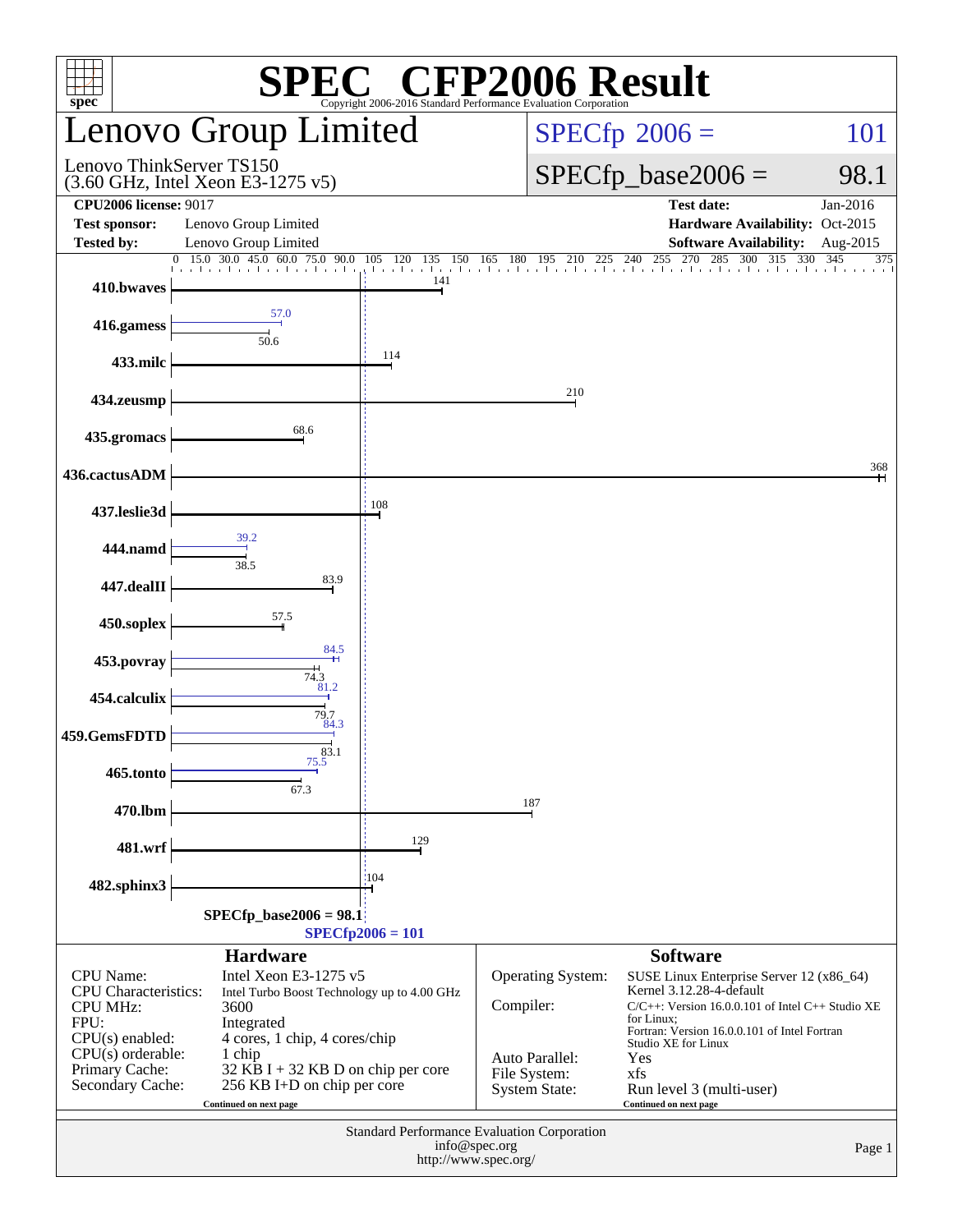

## enovo Group Limited

#### $SPECfp2006 = 101$  $SPECfp2006 = 101$

#### Lenovo ThinkServer TS150

(3.60 GHz, Intel Xeon E3-1275 v5)

 $SPECfp\_base2006 = 98.1$ 

| <b>CPU2006 license: 9017</b> |                                   |                       | <b>Test date:</b><br>$Jan-2016$           |  |  |  |  |
|------------------------------|-----------------------------------|-----------------------|-------------------------------------------|--|--|--|--|
| <b>Test sponsor:</b>         | Lenovo Group Limited              |                       | Hardware Availability: Oct-2015           |  |  |  |  |
| <b>Tested by:</b>            | Lenovo Group Limited              |                       | <b>Software Availability:</b><br>Aug-2015 |  |  |  |  |
| L3 Cache:                    | 8 MB I+D on chip per chip         | <b>Base Pointers:</b> | $64$ -bit                                 |  |  |  |  |
| Other Cache:                 | None                              | Peak Pointers:        | $32/64$ -bit                              |  |  |  |  |
| Memory:                      | 32 GB (4 x 8 GB 2Rx8 PC4-2133P-U) | Other Software:       | None                                      |  |  |  |  |
| Disk Subsystem:              | $1 \times 800$ GB SATA SSD        |                       |                                           |  |  |  |  |
| Other Hardware:              | None                              |                       |                                           |  |  |  |  |

**[Results Table](http://www.spec.org/auto/cpu2006/Docs/result-fields.html#ResultsTable)**

| Results Tadie                                                                                            |                |       |                |       |                |       |                |              |                |              |                |              |
|----------------------------------------------------------------------------------------------------------|----------------|-------|----------------|-------|----------------|-------|----------------|--------------|----------------|--------------|----------------|--------------|
|                                                                                                          | <b>Base</b>    |       |                |       |                |       | <b>Peak</b>    |              |                |              |                |              |
| <b>Benchmark</b>                                                                                         | <b>Seconds</b> | Ratio | <b>Seconds</b> | Ratio | <b>Seconds</b> | Ratio | <b>Seconds</b> | <b>Ratio</b> | <b>Seconds</b> | <b>Ratio</b> | <b>Seconds</b> | <b>Ratio</b> |
| 410.bwayes                                                                                               | 96.9           | 140   | 96.7           | 141   | 96.6           | 141   | 96.9           | 140          | 96.7           | 141          | 96.6           | 141          |
| 416.gamess                                                                                               | 387            | 50.6  | 388            | 50.5  | 387            | 50.6  | 344            | 57.0         | 344            | 56.9         | 344            | 57.0         |
| 433.milc                                                                                                 | 80.3           | 114   | 80.3           | 114   | 80.3           | 114   | 80.3           | 114          | 80.3           | 114          | 80.3           | 114          |
| 434.zeusmp                                                                                               | 43.4           | 210   | 43.4           | 210   | 43.4           | 210   | 43.4           | 210          | 43.4           | 210          | 43.4           | 210          |
| 435.gromacs                                                                                              | 104            | 68.6  | 104            | 68.6  | 104            | 68.6  | 104            | 68.6         | 104            | 68.6         | 104            | 68.6         |
| 436.cactusADM                                                                                            | 32.2           | 371   | 32.5           | 368   | 32.5           | 368   | 32.2           | 371          | 32.5           | 368          | 32.5           | 368          |
| 437.leslie3d                                                                                             | 86.9           | 108   | 87.2           | 108   | 87.1           | 108   | 86.9           | 108          | 87.2           | 108          | 87.1           | <b>108</b>   |
| 444.namd                                                                                                 | 208            | 38.5  | 208            | 38.5  | 209            | 38.4  | 205            | 39.2         | 205            | 39.2         | 205            | 39.2         |
| 447.dealII                                                                                               | 136            | 83.9  | 137            | 83.6  | 136            | 83.9  | 136            | 83.9         | 137            | 83.6         | 136            | 83.9         |
| $450$ .soplex                                                                                            | 145            | 57.5  | 143            | 58.1  | 145            | 57.5  | 145            | 57.5         | 143            | 58.1         | 145            | 57.5         |
| $453$ . povray                                                                                           | 71.6           | 74.3  | 71.6           | 74.3  | 69.4           | 76.6  | 61.2           | 86.9         | 63.5           | 83.7         | 63.0           | 84.5         |
| 454.calculix                                                                                             | 104            | 79.7  | 103            | 79.8  | 103            | 79.7  | 101            | 81.7         | 102            | 81.2         | 102            | 81.2         |
| 459.GemsFDTD                                                                                             | 128            | 83.1  | 128            | 83.1  | 128            | 83.1  | 126            | 84.3         | 126            | 84.3         | 126            | 84.3         |
| $465$ .tonto                                                                                             | 146            | 67.4  | 146            | 67.3  | 146            | 67.3  | 130            | 75.6         | 130            | 75.5         | 130            | 75.5         |
| 470.1bm                                                                                                  | 73.4           | 187   | 73.4           | 187   | 73.3           | 187   | 73.4           | 187          | 73.4           | 187          | 73.3           | 187          |
| 481.wrf                                                                                                  | 86.3           | 129   | 86.5           | 129   | 86.3           | 129   | 86.3           | 129          | 86.5           | 129          | 86.3           | <u>129</u>   |
| 482.sphinx3                                                                                              | 188            | 104   | 187            | 104   | 187            | 104   | 188            | 104          | 187            | 104          | 187            | 104          |
| Results appear in the order in which they were run. Bold underlined text indicates a median measurement. |                |       |                |       |                |       |                |              |                |              |                |              |

#### **[Operating System Notes](http://www.spec.org/auto/cpu2006/Docs/result-fields.html#OperatingSystemNotes)**

Stack size set to unlimited using "ulimit -s unlimited"

#### **[Platform Notes](http://www.spec.org/auto/cpu2006/Docs/result-fields.html#PlatformNotes)**

BIOS Configuration: EIST Support set to Enabled Intel (R) Hyper-Threading set to Disabled C1E Support set to Enabled C State Support set to Enabled Turbo Mode set to Enable Sysinfo program /home/cpu2006-1.2-ic16.0/config/sysinfo.rev6914 \$Rev: 6914 \$ \$Date:: 2014-06-25 #\$ e3fbb8667b5a285932ceab81e28219e1 running on TS150 Thu Jan 21 10:08:51 2016

Continued on next page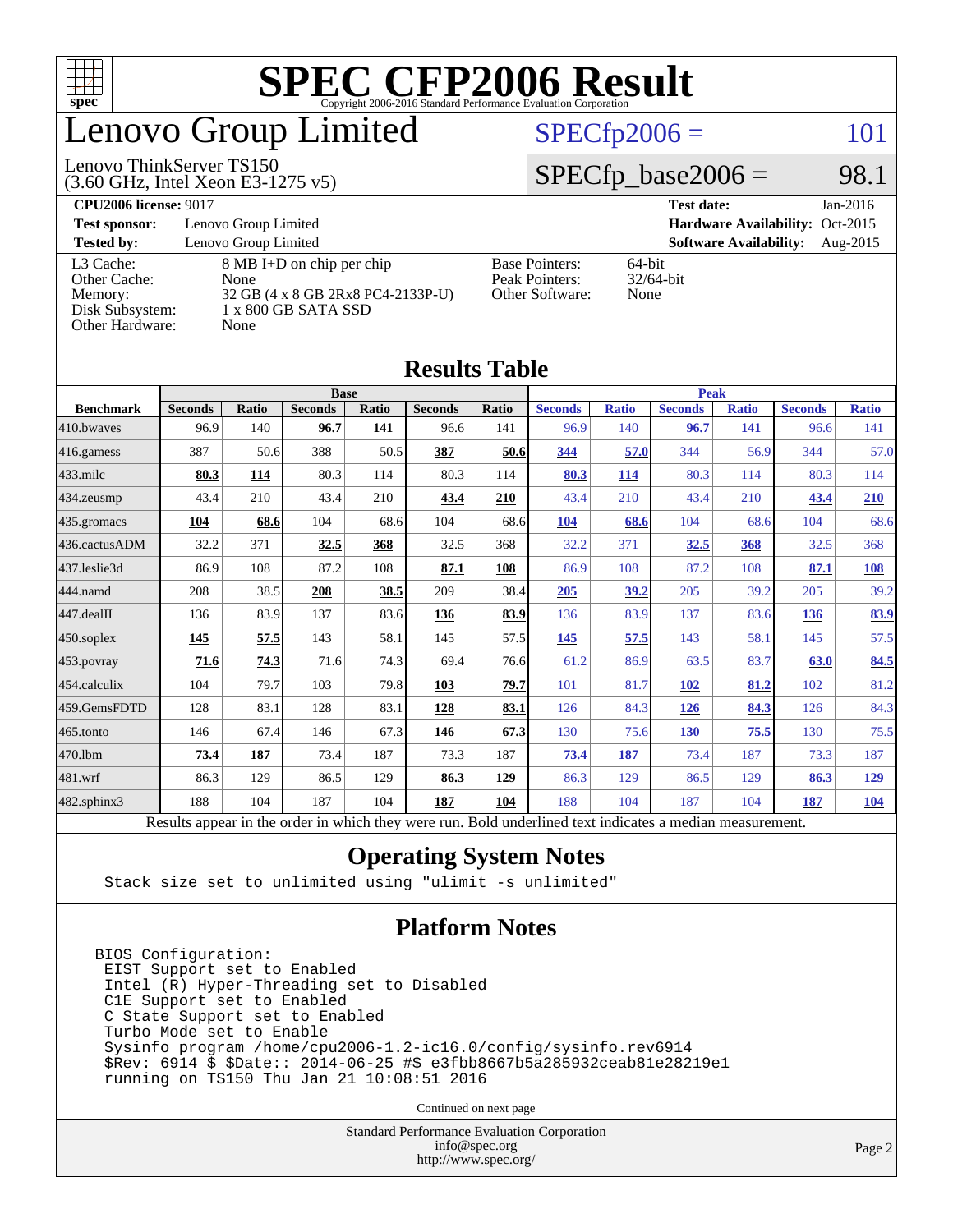

Lenovo Group Limited

 $SPECfp2006 = 101$  $SPECfp2006 = 101$ 

(3.60 GHz, Intel Xeon E3-1275 v5) Lenovo ThinkServer TS150

 $SPECTp\_base2006 = 98.1$ 

**[Test sponsor:](http://www.spec.org/auto/cpu2006/Docs/result-fields.html#Testsponsor)** Lenovo Group Limited **[Hardware Availability:](http://www.spec.org/auto/cpu2006/Docs/result-fields.html#HardwareAvailability)** Oct-2015

**[CPU2006 license:](http://www.spec.org/auto/cpu2006/Docs/result-fields.html#CPU2006license)** 9017 **[Test date:](http://www.spec.org/auto/cpu2006/Docs/result-fields.html#Testdate)** Jan-2016 **[Tested by:](http://www.spec.org/auto/cpu2006/Docs/result-fields.html#Testedby)** Lenovo Group Limited **[Software Availability:](http://www.spec.org/auto/cpu2006/Docs/result-fields.html#SoftwareAvailability)** Aug-2015

#### **[Platform Notes \(Continued\)](http://www.spec.org/auto/cpu2006/Docs/result-fields.html#PlatformNotes)**

| This section contains SUT (System Under Test) info as seen by<br>some common utilities. To remove or add to this section, see:<br>http://www.spec.org/cpu2006/Docs/config.html#sysinfo                                                                                                                                                                                                                                                                                                       |        |
|----------------------------------------------------------------------------------------------------------------------------------------------------------------------------------------------------------------------------------------------------------------------------------------------------------------------------------------------------------------------------------------------------------------------------------------------------------------------------------------------|--------|
| From /proc/cpuinfo<br>model name: $Intel(R)$ Xeon(R) CPU E3-1275 v5 @ 3.60GHz<br>1 "physical id"s (chips)<br>4 "processors"<br>cores, siblings (Caution: counting these is hw and system dependent.<br>The<br>following excerpts from /proc/cpuinfo might not be reliable. Use with<br>caution.)<br>cpu cores $: 4$<br>siblings : 4<br>physical 0: cores 0 1 2 3<br>cache size : 8192 KB                                                                                                     |        |
| From /proc/meminfo<br>MemTotal:<br>32933324 kB<br>HugePages_Total:<br>$\Omega$<br>Hugepagesize:<br>2048 kB                                                                                                                                                                                                                                                                                                                                                                                   |        |
| From /etc/*release* /etc/*version*<br>SuSE-release:<br>SUSE Linux Enterprise Server 12 (x86_64)<br>$VERSION = 12$<br>$PATCHLEVEL = 0$<br># This file is deprecated and will be removed in a future service pack or<br>release.<br># Please check /etc/os-release for details about this release.<br>os-release:<br>NAME="SLES"<br>VERSION="12"<br>VERSION_ID="12"<br>PRETTY_NAME="SUSE Linux Enterprise Server 12"<br>ID="sles"<br>$ANSI$ _COLOR=" $0:32"$<br>CPE_NAME="cpe:/o:suse:sles:12" |        |
| uname $-a$ :<br>Linux TS150 3.12.28-4-default #1 SMP Thu Sep 25 17:02:34 UTC 2014 (9879bd4)<br>x86 64 x86 64 x86 64 GNU/Linux                                                                                                                                                                                                                                                                                                                                                                |        |
| run-level $3$ Jan $21$ 06:04                                                                                                                                                                                                                                                                                                                                                                                                                                                                 |        |
| SPEC is set to: /home/cpu2006-1.2-ic16.0<br>Size Used Avail Use% Mounted on<br>Filesystem<br>Type<br>$/\text{dev/sda}$<br>693G<br>xfs<br>27G<br>667G<br>4% /home<br>Additional information from dmidecode:                                                                                                                                                                                                                                                                                   |        |
| Warning: Use caution when you interpret this section. The 'dmidecode' program<br>reads system data which is "intended to allow hardware to be accurately<br>determined", but the intent may not be met, as there are frequent changes to<br>Continued on next page                                                                                                                                                                                                                           |        |
| <b>Standard Performance Evaluation Corporation</b><br>info@spec.org<br>http://www.spec.org/                                                                                                                                                                                                                                                                                                                                                                                                  | Page 3 |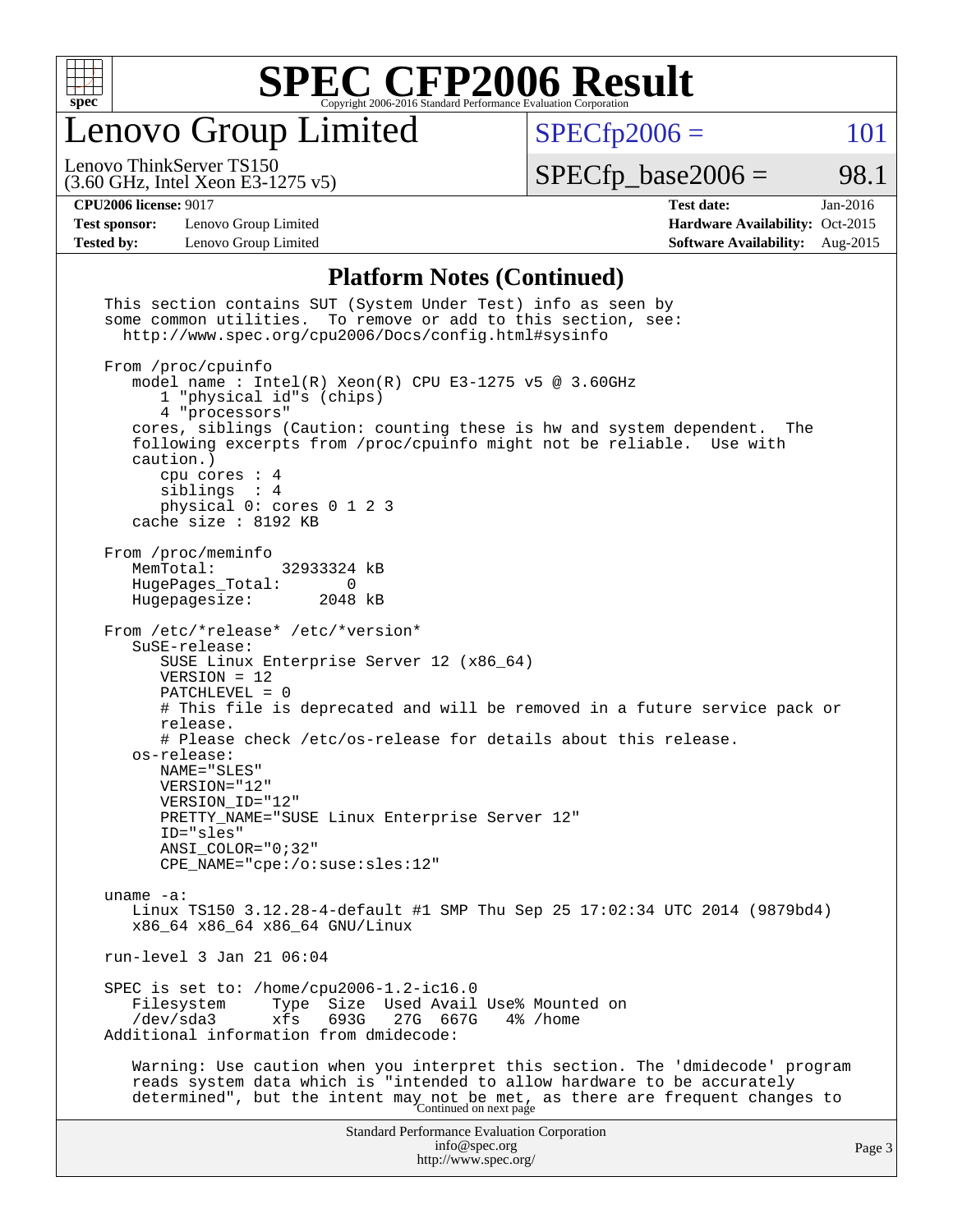

## enovo Group Limited

 $SPECfp2006 = 101$  $SPECfp2006 = 101$ 

(3.60 GHz, Intel Xeon E3-1275 v5) Lenovo ThinkServer TS150

 $SPECTp\_base2006 = 98.1$ 

**[Test sponsor:](http://www.spec.org/auto/cpu2006/Docs/result-fields.html#Testsponsor)** Lenovo Group Limited **[Hardware Availability:](http://www.spec.org/auto/cpu2006/Docs/result-fields.html#HardwareAvailability)** Oct-2015

**[CPU2006 license:](http://www.spec.org/auto/cpu2006/Docs/result-fields.html#CPU2006license)** 9017 **[Test date:](http://www.spec.org/auto/cpu2006/Docs/result-fields.html#Testdate)** Jan-2016 **[Tested by:](http://www.spec.org/auto/cpu2006/Docs/result-fields.html#Testedby)** Lenovo Group Limited **[Software Availability:](http://www.spec.org/auto/cpu2006/Docs/result-fields.html#SoftwareAvailability)** Aug-2015

#### **[Platform Notes \(Continued\)](http://www.spec.org/auto/cpu2006/Docs/result-fields.html#PlatformNotes)**

hardware, firmware, and the "DMTF SMBIOS" standard.

 BIOS LENOVO FWKT32A 12/25/2015 Memory: 4x Samsung M378A1G43DB0-CPB 8 GB 2 rank 2133 MHz

(End of data from sysinfo program)

#### **[General Notes](http://www.spec.org/auto/cpu2006/Docs/result-fields.html#GeneralNotes)**

Environment variables set by runspec before the start of the run: KMP\_AFFINITY = "granularity=fine,compact,1,0" LD\_LIBRARY\_PATH = "/home/cpu2006-1.2-ic16.0/libs/32:/home/cpu2006-1.2-ic16.0/libs/64:/home/cpu2006-1.2-ic16.0/sh" OMP\_NUM\_THREADS = "4"

 Binaries compiled on a system with 1x Intel Core i5-4670K CPU + 32GB memory using RedHat EL 7.1 Transparent Huge Pages enabled with: echo always > /sys/kernel/mm/transparent\_hugepage/enabled

### **[Base Compiler Invocation](http://www.spec.org/auto/cpu2006/Docs/result-fields.html#BaseCompilerInvocation)**

[C benchmarks](http://www.spec.org/auto/cpu2006/Docs/result-fields.html#Cbenchmarks):  $icc$   $-m64$ 

[C++ benchmarks:](http://www.spec.org/auto/cpu2006/Docs/result-fields.html#CXXbenchmarks) [icpc -m64](http://www.spec.org/cpu2006/results/res2016q1/cpu2006-20160125-38877.flags.html#user_CXXbase_intel_icpc_64bit_bedb90c1146cab66620883ef4f41a67e)

[Fortran benchmarks](http://www.spec.org/auto/cpu2006/Docs/result-fields.html#Fortranbenchmarks): [ifort -m64](http://www.spec.org/cpu2006/results/res2016q1/cpu2006-20160125-38877.flags.html#user_FCbase_intel_ifort_64bit_ee9d0fb25645d0210d97eb0527dcc06e)

[Benchmarks using both Fortran and C](http://www.spec.org/auto/cpu2006/Docs/result-fields.html#BenchmarksusingbothFortranandC): [icc -m64](http://www.spec.org/cpu2006/results/res2016q1/cpu2006-20160125-38877.flags.html#user_CC_FCbase_intel_icc_64bit_0b7121f5ab7cfabee23d88897260401c) [ifort -m64](http://www.spec.org/cpu2006/results/res2016q1/cpu2006-20160125-38877.flags.html#user_CC_FCbase_intel_ifort_64bit_ee9d0fb25645d0210d97eb0527dcc06e)

### **[Base Portability Flags](http://www.spec.org/auto/cpu2006/Docs/result-fields.html#BasePortabilityFlags)**

 410.bwaves: [-DSPEC\\_CPU\\_LP64](http://www.spec.org/cpu2006/results/res2016q1/cpu2006-20160125-38877.flags.html#suite_basePORTABILITY410_bwaves_DSPEC_CPU_LP64) 416.gamess: [-DSPEC\\_CPU\\_LP64](http://www.spec.org/cpu2006/results/res2016q1/cpu2006-20160125-38877.flags.html#suite_basePORTABILITY416_gamess_DSPEC_CPU_LP64) 433.milc: [-DSPEC\\_CPU\\_LP64](http://www.spec.org/cpu2006/results/res2016q1/cpu2006-20160125-38877.flags.html#suite_basePORTABILITY433_milc_DSPEC_CPU_LP64) 434.zeusmp: [-DSPEC\\_CPU\\_LP64](http://www.spec.org/cpu2006/results/res2016q1/cpu2006-20160125-38877.flags.html#suite_basePORTABILITY434_zeusmp_DSPEC_CPU_LP64) 435.gromacs: [-DSPEC\\_CPU\\_LP64](http://www.spec.org/cpu2006/results/res2016q1/cpu2006-20160125-38877.flags.html#suite_basePORTABILITY435_gromacs_DSPEC_CPU_LP64) [-nofor\\_main](http://www.spec.org/cpu2006/results/res2016q1/cpu2006-20160125-38877.flags.html#user_baseLDPORTABILITY435_gromacs_f-nofor_main) 436.cactusADM: [-DSPEC\\_CPU\\_LP64](http://www.spec.org/cpu2006/results/res2016q1/cpu2006-20160125-38877.flags.html#suite_basePORTABILITY436_cactusADM_DSPEC_CPU_LP64) [-nofor\\_main](http://www.spec.org/cpu2006/results/res2016q1/cpu2006-20160125-38877.flags.html#user_baseLDPORTABILITY436_cactusADM_f-nofor_main) 437.leslie3d: [-DSPEC\\_CPU\\_LP64](http://www.spec.org/cpu2006/results/res2016q1/cpu2006-20160125-38877.flags.html#suite_basePORTABILITY437_leslie3d_DSPEC_CPU_LP64) 444.namd: [-DSPEC\\_CPU\\_LP64](http://www.spec.org/cpu2006/results/res2016q1/cpu2006-20160125-38877.flags.html#suite_basePORTABILITY444_namd_DSPEC_CPU_LP64) 447.dealII: [-DSPEC\\_CPU\\_LP64](http://www.spec.org/cpu2006/results/res2016q1/cpu2006-20160125-38877.flags.html#suite_basePORTABILITY447_dealII_DSPEC_CPU_LP64) 450.soplex: [-DSPEC\\_CPU\\_LP64](http://www.spec.org/cpu2006/results/res2016q1/cpu2006-20160125-38877.flags.html#suite_basePORTABILITY450_soplex_DSPEC_CPU_LP64)

Continued on next page

Standard Performance Evaluation Corporation [info@spec.org](mailto:info@spec.org) <http://www.spec.org/>

Page 4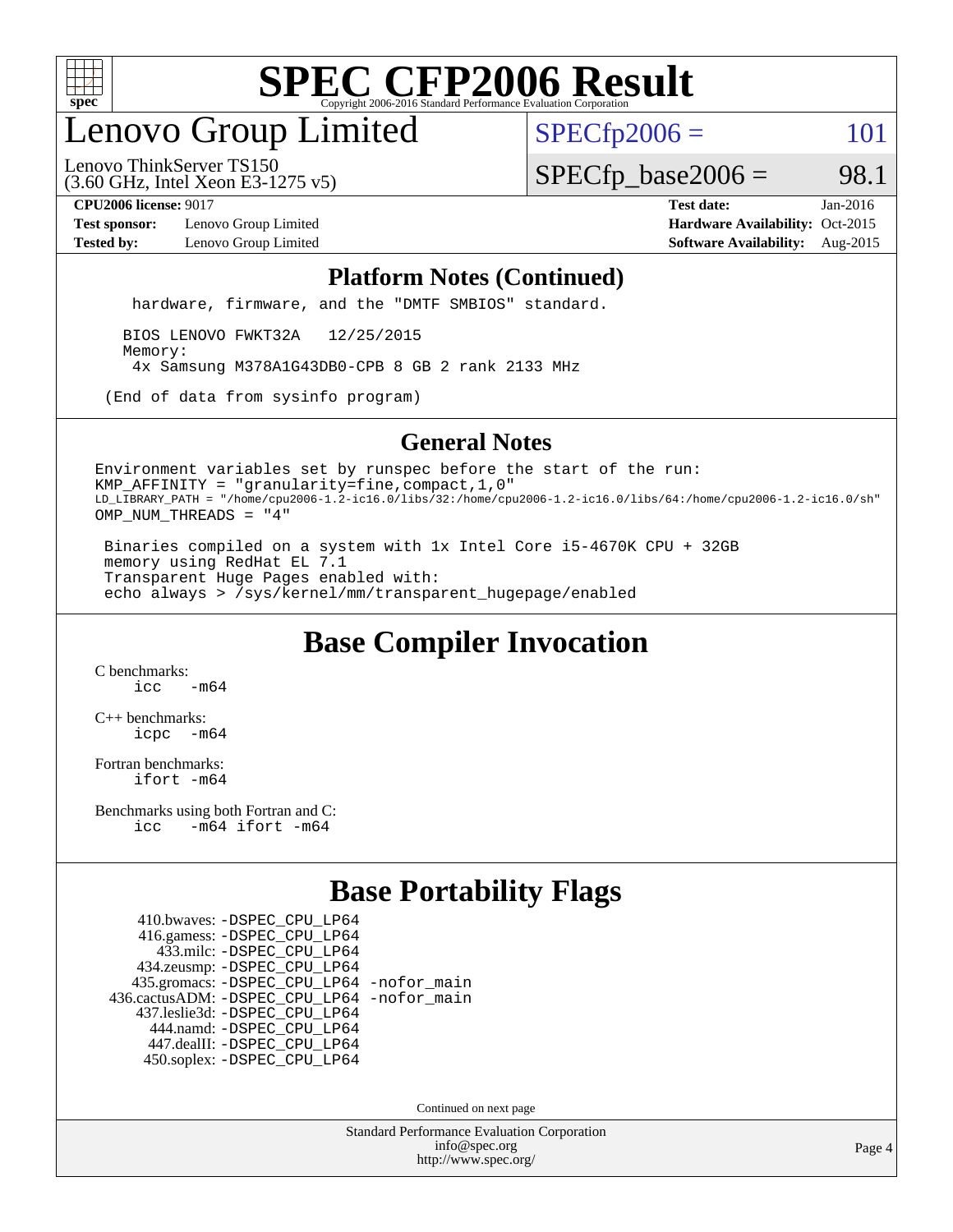

enovo Group Limited

 $SPECfp2006 = 101$  $SPECfp2006 = 101$ 

(3.60 GHz, Intel Xeon E3-1275 v5) Lenovo ThinkServer TS150

 $SPECTp\_base2006 = 98.1$ 

**[Test sponsor:](http://www.spec.org/auto/cpu2006/Docs/result-fields.html#Testsponsor)** Lenovo Group Limited **[Hardware Availability:](http://www.spec.org/auto/cpu2006/Docs/result-fields.html#HardwareAvailability)** Oct-2015

**[CPU2006 license:](http://www.spec.org/auto/cpu2006/Docs/result-fields.html#CPU2006license)** 9017 **[Test date:](http://www.spec.org/auto/cpu2006/Docs/result-fields.html#Testdate)** Jan-2016 **[Tested by:](http://www.spec.org/auto/cpu2006/Docs/result-fields.html#Testedby)** Lenovo Group Limited **[Software Availability:](http://www.spec.org/auto/cpu2006/Docs/result-fields.html#SoftwareAvailability)** Aug-2015

### **[Base Portability Flags \(Continued\)](http://www.spec.org/auto/cpu2006/Docs/result-fields.html#BasePortabilityFlags)**

 453.povray: [-DSPEC\\_CPU\\_LP64](http://www.spec.org/cpu2006/results/res2016q1/cpu2006-20160125-38877.flags.html#suite_basePORTABILITY453_povray_DSPEC_CPU_LP64) 454.calculix: [-DSPEC\\_CPU\\_LP64](http://www.spec.org/cpu2006/results/res2016q1/cpu2006-20160125-38877.flags.html#suite_basePORTABILITY454_calculix_DSPEC_CPU_LP64) [-nofor\\_main](http://www.spec.org/cpu2006/results/res2016q1/cpu2006-20160125-38877.flags.html#user_baseLDPORTABILITY454_calculix_f-nofor_main) 459.GemsFDTD: [-DSPEC\\_CPU\\_LP64](http://www.spec.org/cpu2006/results/res2016q1/cpu2006-20160125-38877.flags.html#suite_basePORTABILITY459_GemsFDTD_DSPEC_CPU_LP64)

 465.tonto: [-DSPEC\\_CPU\\_LP64](http://www.spec.org/cpu2006/results/res2016q1/cpu2006-20160125-38877.flags.html#suite_basePORTABILITY465_tonto_DSPEC_CPU_LP64) 470.lbm: [-DSPEC\\_CPU\\_LP64](http://www.spec.org/cpu2006/results/res2016q1/cpu2006-20160125-38877.flags.html#suite_basePORTABILITY470_lbm_DSPEC_CPU_LP64) 482.sphinx3: [-DSPEC\\_CPU\\_LP64](http://www.spec.org/cpu2006/results/res2016q1/cpu2006-20160125-38877.flags.html#suite_basePORTABILITY482_sphinx3_DSPEC_CPU_LP64)

481.wrf: [-DSPEC\\_CPU\\_LP64](http://www.spec.org/cpu2006/results/res2016q1/cpu2006-20160125-38877.flags.html#suite_basePORTABILITY481_wrf_DSPEC_CPU_LP64) [-DSPEC\\_CPU\\_CASE\\_FLAG](http://www.spec.org/cpu2006/results/res2016q1/cpu2006-20160125-38877.flags.html#b481.wrf_baseCPORTABILITY_DSPEC_CPU_CASE_FLAG) [-DSPEC\\_CPU\\_LINUX](http://www.spec.org/cpu2006/results/res2016q1/cpu2006-20160125-38877.flags.html#b481.wrf_baseCPORTABILITY_DSPEC_CPU_LINUX)

#### **[Base Optimization Flags](http://www.spec.org/auto/cpu2006/Docs/result-fields.html#BaseOptimizationFlags)**

[C benchmarks](http://www.spec.org/auto/cpu2006/Docs/result-fields.html#Cbenchmarks):

[-xCORE-AVX2](http://www.spec.org/cpu2006/results/res2016q1/cpu2006-20160125-38877.flags.html#user_CCbase_f-xAVX2_5f5fc0cbe2c9f62c816d3e45806c70d7) [-ipo](http://www.spec.org/cpu2006/results/res2016q1/cpu2006-20160125-38877.flags.html#user_CCbase_f-ipo) [-O3](http://www.spec.org/cpu2006/results/res2016q1/cpu2006-20160125-38877.flags.html#user_CCbase_f-O3) [-no-prec-div](http://www.spec.org/cpu2006/results/res2016q1/cpu2006-20160125-38877.flags.html#user_CCbase_f-no-prec-div) [-parallel](http://www.spec.org/cpu2006/results/res2016q1/cpu2006-20160125-38877.flags.html#user_CCbase_f-parallel) [-opt-prefetch](http://www.spec.org/cpu2006/results/res2016q1/cpu2006-20160125-38877.flags.html#user_CCbase_f-opt-prefetch) [-ansi-alias](http://www.spec.org/cpu2006/results/res2016q1/cpu2006-20160125-38877.flags.html#user_CCbase_f-ansi-alias)

[C++ benchmarks:](http://www.spec.org/auto/cpu2006/Docs/result-fields.html#CXXbenchmarks)

[-xCORE-AVX2](http://www.spec.org/cpu2006/results/res2016q1/cpu2006-20160125-38877.flags.html#user_CXXbase_f-xAVX2_5f5fc0cbe2c9f62c816d3e45806c70d7) [-ipo](http://www.spec.org/cpu2006/results/res2016q1/cpu2006-20160125-38877.flags.html#user_CXXbase_f-ipo) [-O3](http://www.spec.org/cpu2006/results/res2016q1/cpu2006-20160125-38877.flags.html#user_CXXbase_f-O3) [-no-prec-div](http://www.spec.org/cpu2006/results/res2016q1/cpu2006-20160125-38877.flags.html#user_CXXbase_f-no-prec-div) [-opt-prefetch](http://www.spec.org/cpu2006/results/res2016q1/cpu2006-20160125-38877.flags.html#user_CXXbase_f-opt-prefetch) [-ansi-alias](http://www.spec.org/cpu2006/results/res2016q1/cpu2006-20160125-38877.flags.html#user_CXXbase_f-ansi-alias)

[Fortran benchmarks](http://www.spec.org/auto/cpu2006/Docs/result-fields.html#Fortranbenchmarks):

[-xCORE-AVX2](http://www.spec.org/cpu2006/results/res2016q1/cpu2006-20160125-38877.flags.html#user_FCbase_f-xAVX2_5f5fc0cbe2c9f62c816d3e45806c70d7) [-ipo](http://www.spec.org/cpu2006/results/res2016q1/cpu2006-20160125-38877.flags.html#user_FCbase_f-ipo) [-O3](http://www.spec.org/cpu2006/results/res2016q1/cpu2006-20160125-38877.flags.html#user_FCbase_f-O3) [-no-prec-div](http://www.spec.org/cpu2006/results/res2016q1/cpu2006-20160125-38877.flags.html#user_FCbase_f-no-prec-div) [-parallel](http://www.spec.org/cpu2006/results/res2016q1/cpu2006-20160125-38877.flags.html#user_FCbase_f-parallel) [-opt-prefetch](http://www.spec.org/cpu2006/results/res2016q1/cpu2006-20160125-38877.flags.html#user_FCbase_f-opt-prefetch)

[Benchmarks using both Fortran and C](http://www.spec.org/auto/cpu2006/Docs/result-fields.html#BenchmarksusingbothFortranandC): [-xCORE-AVX2](http://www.spec.org/cpu2006/results/res2016q1/cpu2006-20160125-38877.flags.html#user_CC_FCbase_f-xAVX2_5f5fc0cbe2c9f62c816d3e45806c70d7) [-ipo](http://www.spec.org/cpu2006/results/res2016q1/cpu2006-20160125-38877.flags.html#user_CC_FCbase_f-ipo) [-O3](http://www.spec.org/cpu2006/results/res2016q1/cpu2006-20160125-38877.flags.html#user_CC_FCbase_f-O3) [-no-prec-div](http://www.spec.org/cpu2006/results/res2016q1/cpu2006-20160125-38877.flags.html#user_CC_FCbase_f-no-prec-div) [-parallel](http://www.spec.org/cpu2006/results/res2016q1/cpu2006-20160125-38877.flags.html#user_CC_FCbase_f-parallel) [-opt-prefetch](http://www.spec.org/cpu2006/results/res2016q1/cpu2006-20160125-38877.flags.html#user_CC_FCbase_f-opt-prefetch) [-ansi-alias](http://www.spec.org/cpu2006/results/res2016q1/cpu2006-20160125-38877.flags.html#user_CC_FCbase_f-ansi-alias)

#### **[Peak Compiler Invocation](http://www.spec.org/auto/cpu2006/Docs/result-fields.html#PeakCompilerInvocation)**

[C benchmarks](http://www.spec.org/auto/cpu2006/Docs/result-fields.html#Cbenchmarks):  $-m64$ 

[C++ benchmarks:](http://www.spec.org/auto/cpu2006/Docs/result-fields.html#CXXbenchmarks) [icpc -m64](http://www.spec.org/cpu2006/results/res2016q1/cpu2006-20160125-38877.flags.html#user_CXXpeak_intel_icpc_64bit_bedb90c1146cab66620883ef4f41a67e)

[Fortran benchmarks](http://www.spec.org/auto/cpu2006/Docs/result-fields.html#Fortranbenchmarks): [ifort -m64](http://www.spec.org/cpu2006/results/res2016q1/cpu2006-20160125-38877.flags.html#user_FCpeak_intel_ifort_64bit_ee9d0fb25645d0210d97eb0527dcc06e)

[Benchmarks using both Fortran and C](http://www.spec.org/auto/cpu2006/Docs/result-fields.html#BenchmarksusingbothFortranandC): [icc -m64](http://www.spec.org/cpu2006/results/res2016q1/cpu2006-20160125-38877.flags.html#user_CC_FCpeak_intel_icc_64bit_0b7121f5ab7cfabee23d88897260401c) [ifort -m64](http://www.spec.org/cpu2006/results/res2016q1/cpu2006-20160125-38877.flags.html#user_CC_FCpeak_intel_ifort_64bit_ee9d0fb25645d0210d97eb0527dcc06e)

## **[Peak Portability Flags](http://www.spec.org/auto/cpu2006/Docs/result-fields.html#PeakPortabilityFlags)**

Same as Base Portability Flags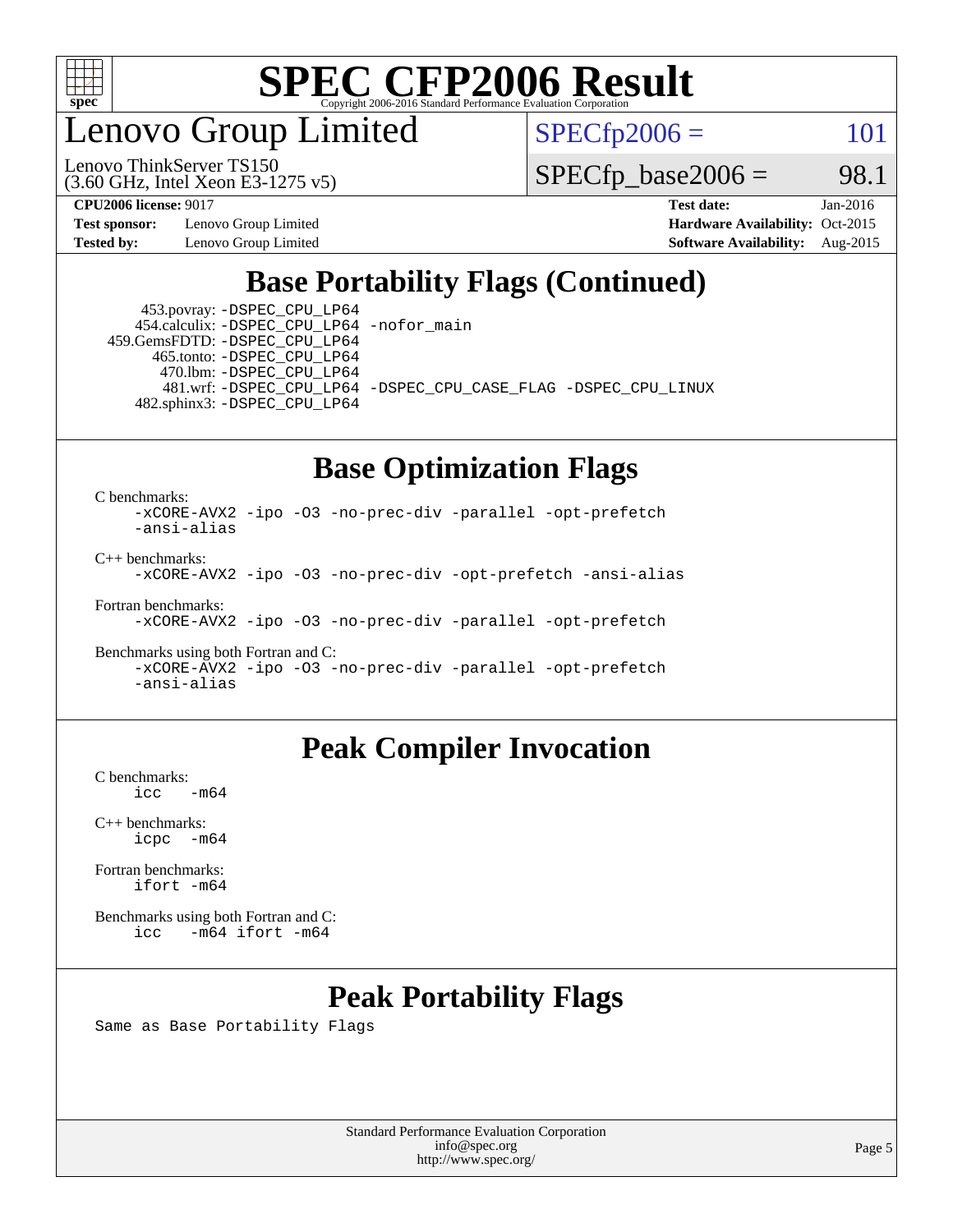

## enovo Group Limited

 $SPECfp2006 = 101$  $SPECfp2006 = 101$ 

(3.60 GHz, Intel Xeon E3-1275 v5) Lenovo ThinkServer TS150

 $SPECTp\_base2006 = 98.1$ 

**[Test sponsor:](http://www.spec.org/auto/cpu2006/Docs/result-fields.html#Testsponsor)** Lenovo Group Limited **[Hardware Availability:](http://www.spec.org/auto/cpu2006/Docs/result-fields.html#HardwareAvailability)** Oct-2015

**[CPU2006 license:](http://www.spec.org/auto/cpu2006/Docs/result-fields.html#CPU2006license)** 9017 **[Test date:](http://www.spec.org/auto/cpu2006/Docs/result-fields.html#Testdate)** Jan-2016 **[Tested by:](http://www.spec.org/auto/cpu2006/Docs/result-fields.html#Testedby)** Lenovo Group Limited **[Software Availability:](http://www.spec.org/auto/cpu2006/Docs/result-fields.html#SoftwareAvailability)** Aug-2015

## **[Peak Optimization Flags](http://www.spec.org/auto/cpu2006/Docs/result-fields.html#PeakOptimizationFlags)**

[C benchmarks](http://www.spec.org/auto/cpu2006/Docs/result-fields.html#Cbenchmarks):

433.milc: basepeak = yes

 $470.$ lbm: basepeak = yes

 $482$ .sphinx3: basepeak = yes

[C++ benchmarks:](http://www.spec.org/auto/cpu2006/Docs/result-fields.html#CXXbenchmarks)

 444.namd: [-xCORE-AVX2](http://www.spec.org/cpu2006/results/res2016q1/cpu2006-20160125-38877.flags.html#user_peakPASS2_CXXFLAGSPASS2_LDFLAGS444_namd_f-xAVX2_5f5fc0cbe2c9f62c816d3e45806c70d7)(pass 2) [-prof-gen:threadsafe](http://www.spec.org/cpu2006/results/res2016q1/cpu2006-20160125-38877.flags.html#user_peakPASS1_CXXFLAGSPASS1_LDFLAGS444_namd_prof_gen_21a26eb79f378b550acd7bec9fe4467a)(pass 1) [-ipo](http://www.spec.org/cpu2006/results/res2016q1/cpu2006-20160125-38877.flags.html#user_peakPASS2_CXXFLAGSPASS2_LDFLAGS444_namd_f-ipo)(pass 2) [-O3](http://www.spec.org/cpu2006/results/res2016q1/cpu2006-20160125-38877.flags.html#user_peakPASS2_CXXFLAGSPASS2_LDFLAGS444_namd_f-O3)(pass 2) [-no-prec-div](http://www.spec.org/cpu2006/results/res2016q1/cpu2006-20160125-38877.flags.html#user_peakPASS2_CXXFLAGSPASS2_LDFLAGS444_namd_f-no-prec-div)(pass 2) [-par-num-threads=1](http://www.spec.org/cpu2006/results/res2016q1/cpu2006-20160125-38877.flags.html#user_peakPASS1_CXXFLAGSPASS1_LDFLAGS444_namd_par_num_threads_786a6ff141b4e9e90432e998842df6c2)(pass 1) [-prof-use](http://www.spec.org/cpu2006/results/res2016q1/cpu2006-20160125-38877.flags.html#user_peakPASS2_CXXFLAGSPASS2_LDFLAGS444_namd_prof_use_bccf7792157ff70d64e32fe3e1250b55)(pass 2) [-fno-alias](http://www.spec.org/cpu2006/results/res2016q1/cpu2006-20160125-38877.flags.html#user_peakCXXOPTIMIZEOPTIMIZE444_namd_f-no-alias_694e77f6c5a51e658e82ccff53a9e63a) [-auto-ilp32](http://www.spec.org/cpu2006/results/res2016q1/cpu2006-20160125-38877.flags.html#user_peakCXXOPTIMIZE444_namd_f-auto-ilp32)

447.dealII: basepeak = yes

 $450$ .soplex: basepeak = yes

```
 453.povray: -xCORE-AVX2(pass 2) -prof-gen:threadsafe(pass 1)
-ipo(pass 2) -O3(pass 2) -no-prec-div(pass 2)
-par-num-threads=1(pass 1) -prof-use(pass 2) -unroll4
-ansi-alias
```
[Fortran benchmarks](http://www.spec.org/auto/cpu2006/Docs/result-fields.html#Fortranbenchmarks):

 $410.bwaves: basepeak = yes$  416.gamess: [-xCORE-AVX2](http://www.spec.org/cpu2006/results/res2016q1/cpu2006-20160125-38877.flags.html#user_peakPASS2_FFLAGSPASS2_LDFLAGS416_gamess_f-xAVX2_5f5fc0cbe2c9f62c816d3e45806c70d7)(pass 2) [-prof-gen:threadsafe](http://www.spec.org/cpu2006/results/res2016q1/cpu2006-20160125-38877.flags.html#user_peakPASS1_FFLAGSPASS1_LDFLAGS416_gamess_prof_gen_21a26eb79f378b550acd7bec9fe4467a)(pass 1)  $-i\text{po}(pass 2) -\text{O3}(pass 2)$  [-no-prec-div](http://www.spec.org/cpu2006/results/res2016q1/cpu2006-20160125-38877.flags.html#user_peakPASS2_FFLAGSPASS2_LDFLAGS416_gamess_f-no-prec-div)(pass 2) [-par-num-threads=1](http://www.spec.org/cpu2006/results/res2016q1/cpu2006-20160125-38877.flags.html#user_peakPASS1_FFLAGSPASS1_LDFLAGS416_gamess_par_num_threads_786a6ff141b4e9e90432e998842df6c2)(pass 1) [-prof-use](http://www.spec.org/cpu2006/results/res2016q1/cpu2006-20160125-38877.flags.html#user_peakPASS2_FFLAGSPASS2_LDFLAGS416_gamess_prof_use_bccf7792157ff70d64e32fe3e1250b55)(pass 2) [-unroll2](http://www.spec.org/cpu2006/results/res2016q1/cpu2006-20160125-38877.flags.html#user_peakOPTIMIZE416_gamess_f-unroll_784dae83bebfb236979b41d2422d7ec2) [-inline-level=0](http://www.spec.org/cpu2006/results/res2016q1/cpu2006-20160125-38877.flags.html#user_peakOPTIMIZE416_gamess_f-inline-level_318d07a09274ad25e8d15dbfaa68ba50) [-scalar-rep-](http://www.spec.org/cpu2006/results/res2016q1/cpu2006-20160125-38877.flags.html#user_peakOPTIMIZE416_gamess_f-disablescalarrep_abbcad04450fb118e4809c81d83c8a1d)

434.zeusmp: basepeak = yes

437.leslie3d: basepeak = yes

 459.GemsFDTD: [-xCORE-AVX2](http://www.spec.org/cpu2006/results/res2016q1/cpu2006-20160125-38877.flags.html#user_peakPASS2_FFLAGSPASS2_LDFLAGS459_GemsFDTD_f-xAVX2_5f5fc0cbe2c9f62c816d3e45806c70d7)(pass 2) [-prof-gen:threadsafe](http://www.spec.org/cpu2006/results/res2016q1/cpu2006-20160125-38877.flags.html#user_peakPASS1_FFLAGSPASS1_LDFLAGS459_GemsFDTD_prof_gen_21a26eb79f378b550acd7bec9fe4467a)(pass 1)  $-i\text{po}(pass 2) -03(pass 2) -no-prec-div(pass 2)$  $-i\text{po}(pass 2) -03(pass 2) -no-prec-div(pass 2)$  $-i\text{po}(pass 2) -03(pass 2) -no-prec-div(pass 2)$ [-par-num-threads=1](http://www.spec.org/cpu2006/results/res2016q1/cpu2006-20160125-38877.flags.html#user_peakPASS1_FFLAGSPASS1_LDFLAGS459_GemsFDTD_par_num_threads_786a6ff141b4e9e90432e998842df6c2)(pass 1) [-prof-use](http://www.spec.org/cpu2006/results/res2016q1/cpu2006-20160125-38877.flags.html#user_peakPASS2_FFLAGSPASS2_LDFLAGS459_GemsFDTD_prof_use_bccf7792157ff70d64e32fe3e1250b55)(pass 2) [-unroll2](http://www.spec.org/cpu2006/results/res2016q1/cpu2006-20160125-38877.flags.html#user_peakOPTIMIZE459_GemsFDTD_f-unroll_784dae83bebfb236979b41d2422d7ec2) [-inline-level=0](http://www.spec.org/cpu2006/results/res2016q1/cpu2006-20160125-38877.flags.html#user_peakOPTIMIZE459_GemsFDTD_f-inline-level_318d07a09274ad25e8d15dbfaa68ba50) [-opt-prefetch](http://www.spec.org/cpu2006/results/res2016q1/cpu2006-20160125-38877.flags.html#user_peakOPTIMIZE459_GemsFDTD_f-opt-prefetch) [-parallel](http://www.spec.org/cpu2006/results/res2016q1/cpu2006-20160125-38877.flags.html#user_peakOPTIMIZE459_GemsFDTD_f-parallel)

 465.tonto: [-xCORE-AVX2](http://www.spec.org/cpu2006/results/res2016q1/cpu2006-20160125-38877.flags.html#user_peakPASS2_FFLAGSPASS2_LDFLAGS465_tonto_f-xAVX2_5f5fc0cbe2c9f62c816d3e45806c70d7)(pass 2) [-prof-gen:threadsafe](http://www.spec.org/cpu2006/results/res2016q1/cpu2006-20160125-38877.flags.html#user_peakPASS1_FFLAGSPASS1_LDFLAGS465_tonto_prof_gen_21a26eb79f378b550acd7bec9fe4467a)(pass 1)  $-i\text{po}(pass 2) -\overline{0}3(pass 2) -no-prec-div(pass 2)$  $-i\text{po}(pass 2) -\overline{0}3(pass 2) -no-prec-div(pass 2)$  $-i\text{po}(pass 2) -\overline{0}3(pass 2) -no-prec-div(pass 2)$ [-par-num-threads=1](http://www.spec.org/cpu2006/results/res2016q1/cpu2006-20160125-38877.flags.html#user_peakPASS1_FFLAGSPASS1_LDFLAGS465_tonto_par_num_threads_786a6ff141b4e9e90432e998842df6c2)(pass 1) [-prof-use](http://www.spec.org/cpu2006/results/res2016q1/cpu2006-20160125-38877.flags.html#user_peakPASS2_FFLAGSPASS2_LDFLAGS465_tonto_prof_use_bccf7792157ff70d64e32fe3e1250b55)(pass 2) [-inline-calloc](http://www.spec.org/cpu2006/results/res2016q1/cpu2006-20160125-38877.flags.html#user_peakOPTIMIZE465_tonto_f-inline-calloc) [-opt-malloc-options=3](http://www.spec.org/cpu2006/results/res2016q1/cpu2006-20160125-38877.flags.html#user_peakOPTIMIZE465_tonto_f-opt-malloc-options_13ab9b803cf986b4ee62f0a5998c2238) [-auto](http://www.spec.org/cpu2006/results/res2016q1/cpu2006-20160125-38877.flags.html#user_peakOPTIMIZE465_tonto_f-auto) [-unroll4](http://www.spec.org/cpu2006/results/res2016q1/cpu2006-20160125-38877.flags.html#user_peakOPTIMIZE465_tonto_f-unroll_4e5e4ed65b7fd20bdcd365bec371b81f)

[Benchmarks using both Fortran and C](http://www.spec.org/auto/cpu2006/Docs/result-fields.html#BenchmarksusingbothFortranandC):

Continued on next page